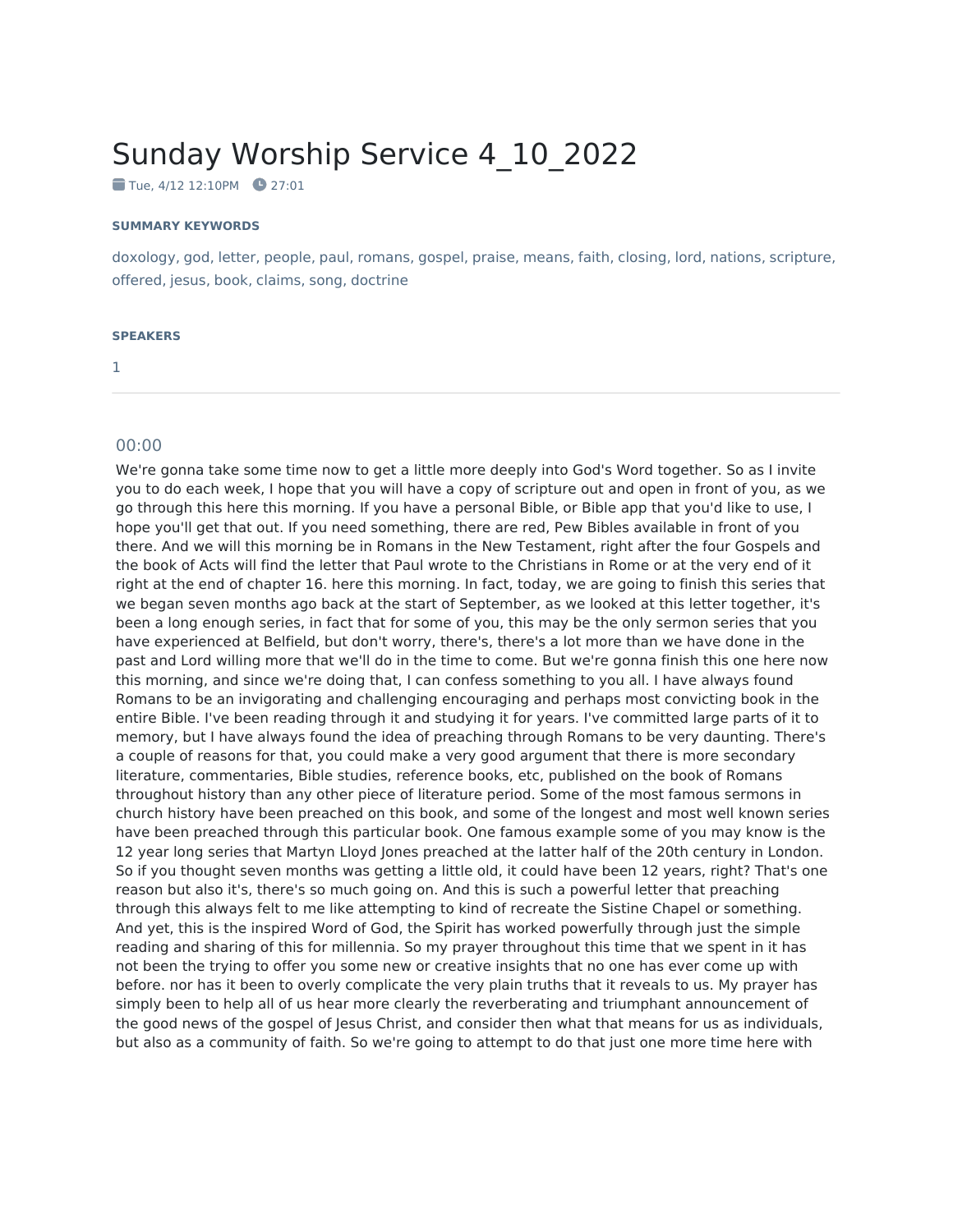this letter this morning. But before we do, let's pray. Great and gracious God, we thank you for this time that we have to be here this morning. Quiet our distracted minds, calm or distraught hearts, Lord, let us hear what it is that you have to say. And then let us respond in ways that demonstrate our love for you and our love for others. And Father, I pray that the words of my mouth and the meditation of all of our hearts would be acceptable in Your sight for We pray this in the name of Jesus, amen. In the past few years, it's been the Marvel superhero movies that have really made famous the post credits scene. And by now, I'm sure that most of you know how this approach works, the movie itself ends and then the credits start to roll. And after a couple of minutes of that, seeing the names all these cast and crew and people that you don't really know, then there's another short scene or two that are included. And maybe it adds a little twist to the plot. Usually, it's just meant to entice you for whatever comes next. And as you get to the end of Romans, Paul includes something of a post credit scene here. He went through a long list of all these names that we looked at last week, people that he had ministered with for years, people who had helped him people who is introducing one to another people who is thanking for the work that they have done and then after that, he ends this one little passage here right at the end, and this is it. This is Romans chapter 16, verses 25 through 27. Now to Him who was able to strengthen you according to my gospel, and the preaching of Jesus Christ, according to the revelation of the mystery that was kept secret for long ages, but has now been disclosed and through the prophetic writings has been made known to all nations, according to the command of the eternal God, to bring about the obedience of faith to the only wise God the glory forevermore through Jesus Christ. Amen. Right near to the end of his 1000 Plus page commentary on Romans, a biblical scholar Bruce longenecker says about these verses, we cannot improve upon such a closing statement. And he's right. We can improve upon this and we're going to try to but we can try to explore this and see how much is going on even in just this little closing here and what it is that Paul is trying to communicate something We need to see in this little ending here, and we're gonna look at it with just two two main ideas here. The first is that there is a specific content to our faith. There is a specific content to our faith. The second idea is that doctrine is meant to prompt doxology doctrine is meant to prompt doxology. And after we look at those two ideas, since it's our last Sunday, in this letter, I'm just going to give us a little bit of a recap some of the things that I hope we have seen in this time in the letter that Paul wrote to the Romans, but we'll begin with this idea that there is a specific content to our faith. There's a real famous classic comic strip one of the peanuts strips one time where Linus and Charlie Brown are together. And Linus is talking to Charlie Brown about his belief in the Great Pumpkin and he says, The Great Pumpkin rises up out of the pumpkin patch at night, to give toys to all the good children in the world. And Charlie Brown says you're crazy. And Linus famously replies the way I see it, it doesn't matter what you believe, just so you're sincere. With that, quote, the author and illustrator Charles Schultz really perfectly encapsulates the mindset that a lot of people, even people within the church have, it doesn't matter the matter what you believe, so long as you're sincere. And yet, that's not the perspective that we find in Scripture. We're told in scripture that we do need to know who God is, we need to know what God has done for us in Jesus Christ, we need to know what that means for us in our lives. And in this world, there is something that we're supposed to know there is something in which we are supposed to put our faith. Let me just walk you through a few places where we see this modeled in Scripture, just a few of the examples. And Deuteronomy chapters five and six and chapter five, you have one of the places where the 10 commandments are shared. God is revealing his will for his people saying this is how Iwant you to live goes on and chapter six, to say, we all need to remember that the Lord is one we shall love the Lord with our heart, soul, strength and mind. There's something that we need to know it says something we are to believe about who God is, and what that means. Then it goes on to say parents, you need to teach this to your children. And it says to every one of us that these are the things we should be talking about when we are together. There's a particular content to these claims that we make. Then there's a great little story in the book of Second Kings chapter 22. You may know this story, it's one of the seasons in the life of the ancient nation of Israel and Judah were the kings for years and years had been leading the people away from God, where the kings were not focused on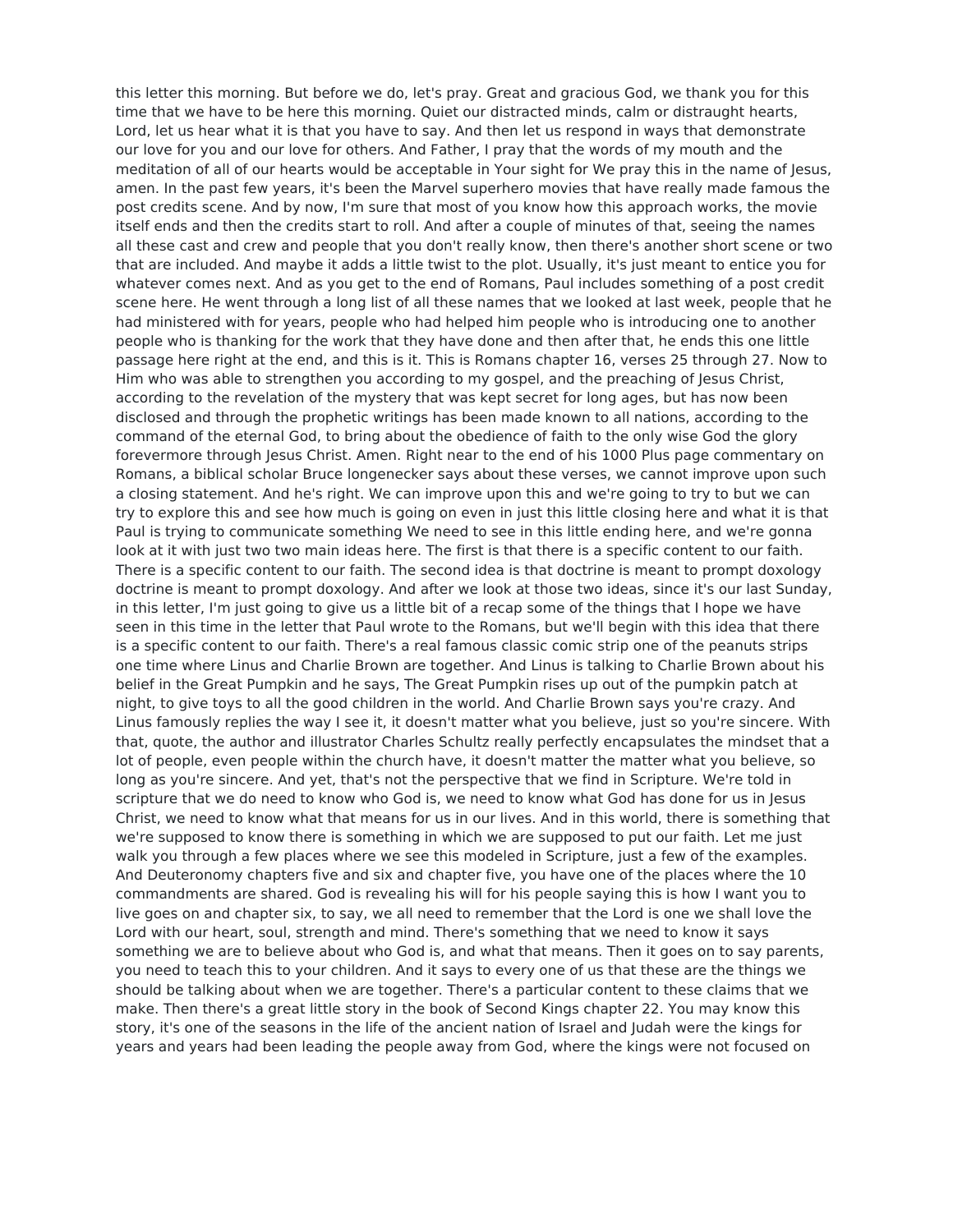God non leading in light of that. And so the people lost all sight of these things. And there's a priest named Hilkiah, who goes into the temple one day, and as he's cleaning out some things, he comes across a copy of the book of the law. And nobody knows what this is they hadn't seen in so long. Hilkiah brings it to the, to the king, King Josiah, at that point, it says it's read in the presence of the king and the king weeps and tears his clothes. Because if we didn't know this, we forgotten who God was what he had done for us what it means to be His people. Last fall or last winter, rather, we spent some time working through the Sermon on the Mount, you may know the very famous refrain that Jesus says many times in there, he says, You have heard it said this, but I'm telling you this. He's saying you thought you knew what this was all about. But you missed it, you've lost sight of it, you've gotten off track. So I need to show you what these things are really all about. When Paul was writing to the church in Corinth, at the end of the letter in First Corinthians 15, there's a part where he says what I received, I am passing on to you as of first importance, and he talks about the resurrection of Jesus Christ. The little letter of Jude at the end of the New Testament, written by the half brother of Jesus, there's a verse near the beginning where he says, Beloved, I was very eager to write to you about our common salvation, but I found it necessary to write appealing to you to contend for the faith that was once for all delivered for the saints, because he's saying, there's something that you need to know about Jesus, and I'm afraid you've lost sight of it. So all through the Old Testament, we see these warnings about false prophets and the New Testament about false teachers and say, why why would never be such a consistent concern about that. It's because there is a specific content to our faith. In fact, even in this brief little conclusion, even in these couple closing verses, Paul was making some very specific claims. He's making some very professing some very particular beliefs. If you had that honor, you're looking at it. So these are there's some specific claims that Paul makes even in just that one closing sentence, which is really what it is. One of the things he says is that there is an eternal and only wise God who is worthy of glory forevermore. There is an eternal and only Why is God worthy of glory forevermore. That's a specific claim that he is making there. He goes on to say that this God has made himself known in and through the Scriptures, he speaks of the revelation of the mystery. And you remember that, in Scripture, when you see the word mystery there? It's not referring to like a puzzle that we need to solve by figuring out the clues. It's saying something that was hidden, and is now revealed or something that was not known, and is now known. He said this God has made known the good news of Jesus As Christ he's done that through the prophetic writings. He goes on to say that this is all he said, I want you to be strengthened by the gospel that by the preaching of Jesus Christ that's at the heart of all of this. This claim that Jesus Christ, the eternal Son of God, came down, took on flesh lived a perfect life in our place, died, the death that our sins deserve, and has been raised again, as we will one day be in him, and is coming to usher in the fullness of the new creation. That's the gospel of Jesus Christ. There's a content to that Paul references this good news. He says, this is something for all the nations, God wants us to go out to all the nations for the obedience of faith. This is not something that is just a localized, little privatized thing. This is meant to go out to the world, he said to the nations, in order that people will respond in faith. That's what he means by the obedience, of faith. So look, even in just this little closing, even in this one sentence, don't lose sight of the fact that Paul was making some very specific claims he's professing very specific beliefs. Now, is there more to what Scripture teaches? And what we find right in that one little closing sentence there? Yes, of course, that doesn't cover everything. It doesn't cover all of it without any remainder. Are there questions that life is going to throw our way that we're not going to probably be able to answer just based on that short, little closing? Yes, of course, there are. Are there going to be things that we disagree about ways that we interpret or understand things that aren't all answered by just this little thing? Yes, I think we know the answer is there are. But even something like this, even this close to the letter, I hope you can see is entirely opposite of saying something like it doesn't matter what you believe, just so long as you're sincere. Paul's saying there is something you need to know there's something you need to know about who God is about what he's done for you and Jesus Christ, about what what that means for you, and about what that means for this world. There's a specific content to our faith. Even that short passage shows us that the point,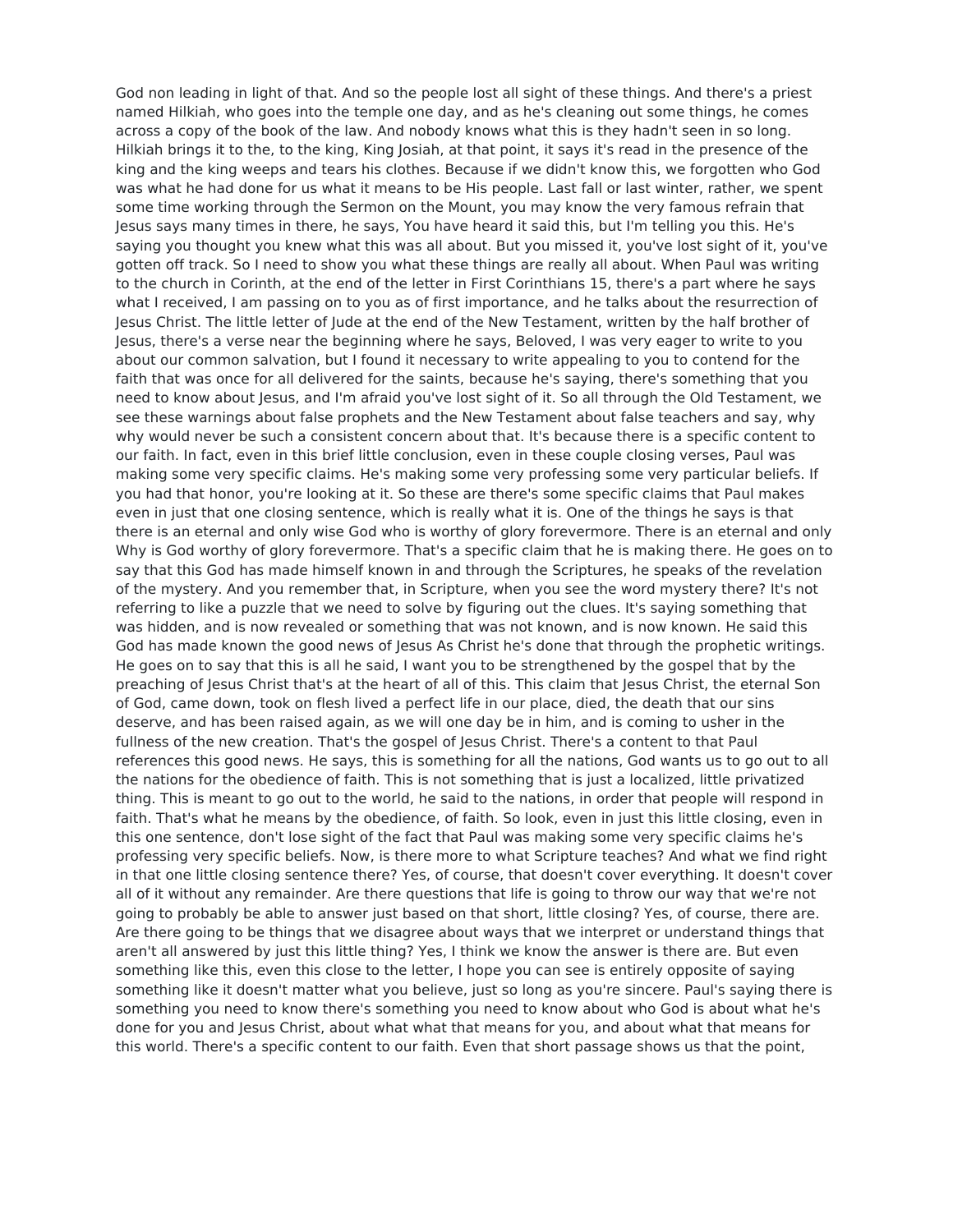however, is not to just pass along some divine data. Paul's goal here is not to just throw some interesting information our way, the good news about who God is what he has done for us, and what that means is meant to elicit our praise. It's meant to elicit our praise doctrine is meant to prompt doxology. Now, let me explain to you what I mean by these terms, how I'm using them. So we understand in the same way, when I say doctrine, I'm simply referring to the central claims of the Christian faith, the things that we believe to be true. What it is that we believe about God, what he's done for us what that means. It's revealed to us in Scripture, it's centered on Jesus Christ. That's what I mean by that. doxology, then is really just some kind of responsive praise that is offered to God. The word the Greek word there literally means a word of glory. It means a word of glory. It's just a responsive praise and ascription of adoration that is offered to God, oftentimes, it's a song, but it's not always a song. It can be a prayer, it can just be the meditations of our hearts, it can be a response that we have. Sometimes we hear the doxology. And we think specifically of the very famous song, the very well known song that is included in a lot of churches. In fact, we are going to include it at the end of our service today. Technically, that's called the common doxology was written in 1674 by a man named Thomas Qin. But a doxology is any kind of just responsive praise that is offered to God because of these things. That's what it's meant to prompt. So doctrine without doxology is lifeless. What doxology without doctrine is aimless. Let me tell you what I mean by that. Saying the doctrine without doxology is lifeless, is saying is not about just having the proper information. You can memorize the entire Bible. In fact, go go for it. See if you can write, you can memorize the entire Bible. You could spend your life studying the intricacies and all the nuances of theology, but if it doesn't lead you to love God more, and you haven't accomplished anything, he hasn't done anything for you. There's a famous passage in the prophet Isaiah where he says these people draw near to Me with their lips, and they honor me with their mouth, but their heart is far from me. And he's referring to the hypocrisy and the hypocritical behavior that we can demonstrate. It's also a way of him saying you can know all the right things to say, and your heart can be entirely far from me. Doctrine found doxology is lifeless. doxology without doctrine, however, is aimless because you could be caught up in the greatest demonstrative fervor. You could have a deep sense of zeal and energy about something but if you're not directing that, to the Triune God who created all things and redeemed a people for Himself through the work of Jesus Christ, then you're not really worshiping God. You're just a fusing emotion. doxology without doctrines on understanding of what do I believe? Where am I pointing these things? what's at the heart of it is just aimless. Here Paul shows a great example. This is this is a wonderful little case study of how these things just fit together seamlessly of how they're just woven together here. He's not separating some of the claims he's trying to make with his love for God and His adoration. It's just woven together, he's closing with this a skirt ascription of adoration and praise, and it's doing so in a way where he's also communicating the very distinctive claims of the gospel. And that is a model that we find elsewhere in Scripture. All through Scripture, we see that same kind of model, even the simplest acts of doxology, the simplest acts of praise, whether they're songs or prayers, or just responses in Scripture, always have a particular content to them, showing us who God is and what He has done for his people and what that means for so let me just walk you through a few examples of these kinds of models. In Exodus, chapter 15, verse 21, this is a this is right after God parted the waters of the Red Sea and led the people of Israel out and beginning on the way on the journey to the promised land. And right after they did that Miriam leads the people of God in a song, they're celebrating what God has done. And she says this, Sing to the Lord, for He has triumphed gloriously the horse and his rider he is thrown into the sea, Sing to the Lord for His triumph gloriously his horse, and his rider is thrown into the sea, even in that there are specific things that are being said, Sing to the Lord, the name use there as the divine name, Yahweh. This is specifically being offered up to the Lord. Why, because of what he's done. He's just led us through the waters of the Red Sea, miraculously, and taking care of our enemies for us. You can look at the entire Psalms, the entire Book of Psalms really are all songs and prayers offered up to God that are telling us who he is, what he's done. And what that means. For us. The entire Book of Psalms is the biggest example of it. Then you're gonna get the gospel, the first couple chapters of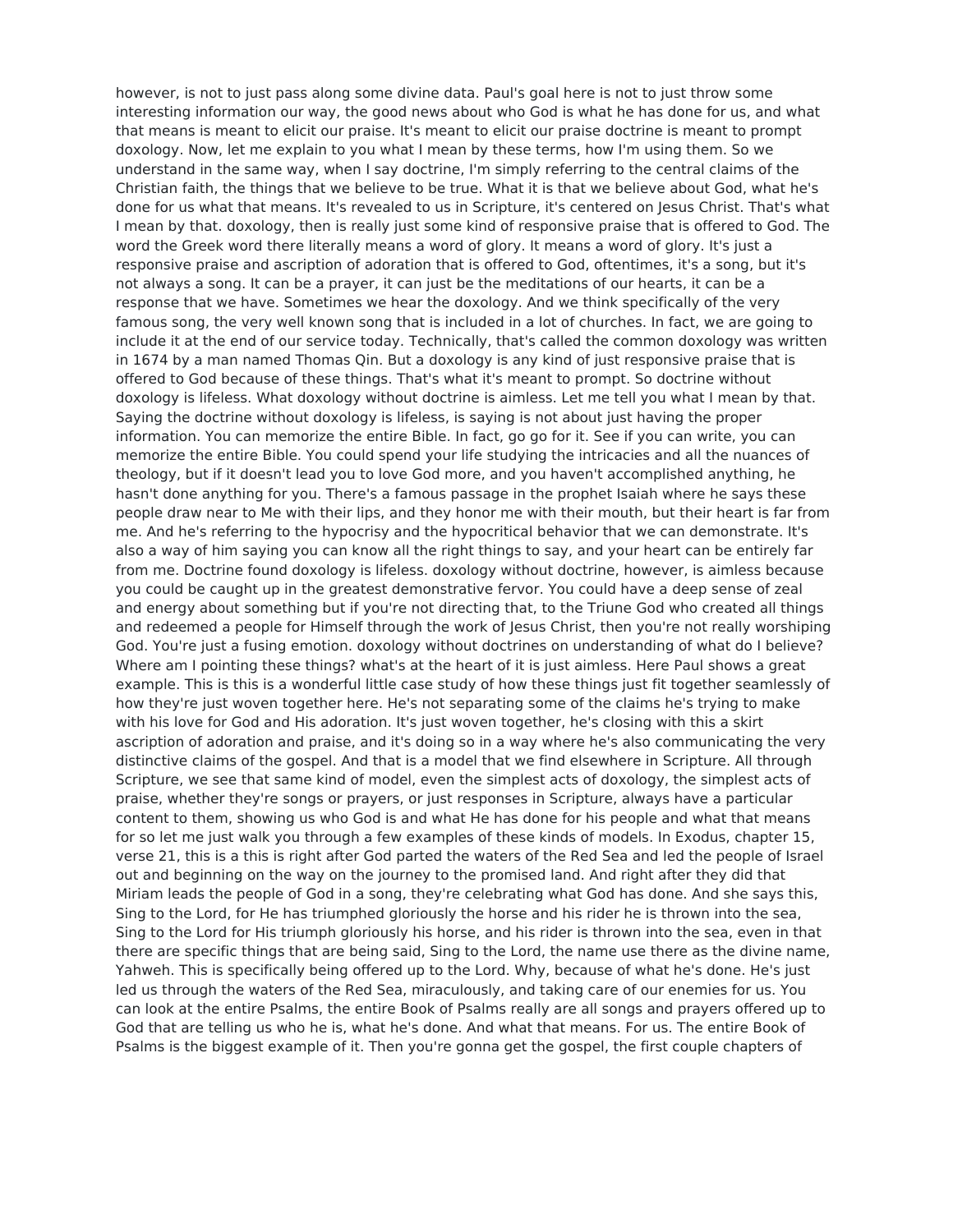Luke's Gospel, he's telling the story about the beginning of the birth of Jesus and the beginning of things there. There's an example from Mary when she is told that the Holy Spirit is going to come upon her and she's going to conceive and have a child and she responds with this praise the song she says, My soul magnifies the Lord, my spirit rejoices in God my Savior, and goes on to say why. Little bit after that. Zechariah the father of John the Baptist offers a kind of a prophecy prayer, when he is told and what it is that John the Baptist will do. He said, Blessed be the God of Israel, because He has redeemed his people and he is faithful to his covenant promises. Even the angels when they show up at the birth of Jesus, and they say Glory to God in the highest and peace on earth to men, they're telling you why it is they are praising God, they're making a claim about that. Today's Palm Sunday, we've talked about that. That's another example. When Jesus entered into Jerusalem that says that he was riding on a donkey and the crowds gathered round, and they were waving their poems and singing praises and putting their cloaks down on the road so that he could walk over them, they were treating him like a king. That's how you would treat a king. When they entered in the crowns. We're saying Hosanna, to the son of David bless it is he who comes in the name of the Lord Hosanna in the highest. They're acknowledging why it is they are responding in praise to God, because the Promised Messiah, the Son of David has come. Because God has to be praised for fulfilling His promises. I'll just give you one last example, because I'm just trying to show you that they're everywhere in Scripture, this model. Later in Revelation, John has given a vision. And he sees all of creation and people gathered around in front of the throne. And the song they sing is this Worthy are you to take the scroll to open it seals for you were slain, and by your bloody ransom people forgotten from every tribe and language and people and nation, and you've made them a kingdom, and priests are gone, and they shall reign on the earth. The very song they're singing is a proclamation of the gospel, you are worthy to receive this praise because of what you have done. You have ransom people from every tribe, and language and people and nation, you made them priests, and they're going to rain here on this earth. As a model we see everywhere and when I'm just trying to hope hoping that we can see together in this is that our worship is something that has to engage the head and the heart. It's something that has to engage the head and the heart, we're real good at splitting those things. And separating those things and just drilling down on the one that we happen to like a little bit better. But it has to engage the head and the heart. It's not just about having specific lyrics in songs, although that is a part of it. The songs we sing do shape our beliefs a lot more than we often realize. But it's about understanding who God is what he has done for us in Jesus, what that means for us and for this world and where the story is heading. And none of us know these things intuitively. We're not just born knowing these things. At the 830 service, we had the opportunity to celebrate a baptism cared and care at Macomb presented her daughter isla. And part of the promises that we make in baptism is to help raise someone with this understanding. So they know who God is what he has done for them what that means we don't just know these things on our own. And yet this has to produce praise. This has to lead to celebration. This has to lead to adoration. We do this Yes, through our songs, but also through our prayers, even just through the intentional act, even if it's just you intentionally drawing nearer to God, that is a response of praise. So at the end of the even at the end of the time, here this morning, look, the question is not what facts did I learn? Nor is it what feeling did I experience? The question is have I love the Lord with all of my heart and soul and strength and mind? Because that's what I'm called to do. Doctrine is meant to prompt doxology. If you've been with us for any the last couple months, you know that the letter to Romans is the most sustained presentation of doctrine anywhere in Scripture. And yet, oftentimes, in this Paul just stops to offer up a word of praise. And he is intentionally closing the letter in that spirit. It's all about then offering this praise to God, something that fills our head but also forms our hearts. Now, having said that, let's look at some of the things that we have seen in this letter. Let me offer you a little recap here of Romans, one of the things that I want to show you is that this ending these couple of final verses are an intentional echo of the very beginning. This is Romans chapter one, verses one through seven. I'm not gonna read the entire letter to you Don't worry. Romans chapter one, verses one through seven, when he begins the letter he says this, Paul, a servant of Christ, Jesus called to be an apostle, set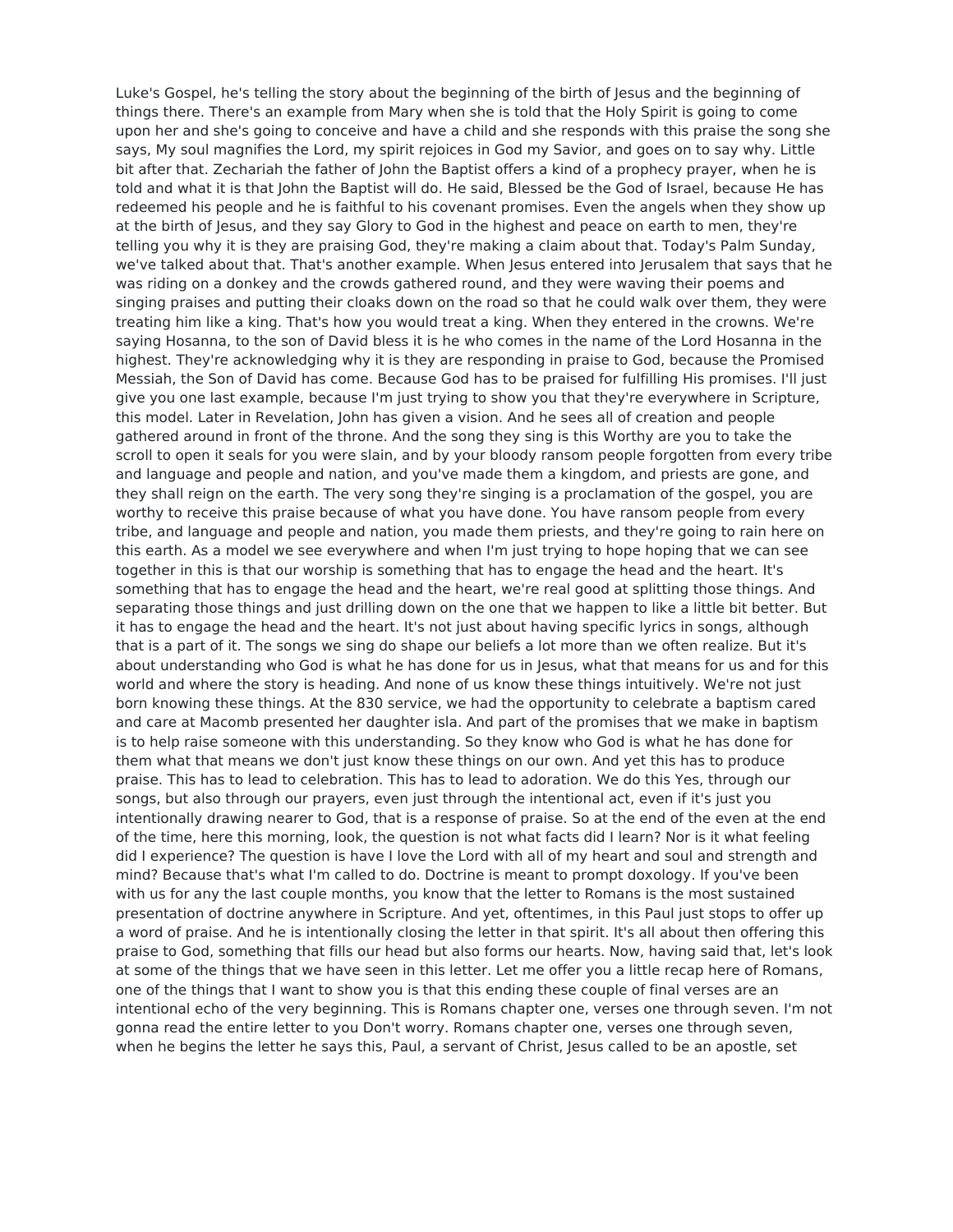apart for the gospel of God, which he promised beforehand through his prophets in the Holy Scriptures, concerning his son who was descended from David according to the flesh, and was declared to be the Son of God and power, according to the spirit of holiness, by His resurrection from the dead, Jesus Christ our Lord through whom we have received grace and apostleship, to bring about the obedience of faith, for the sake of His name among all the nations, including you who are called to belong to Jesus Christ, to all those in Rome, who are loved by God and called to be saints, Grace to You, and peace from God, our Father, and the Lord Jesus Christ. If you didn't hear it all there, now, I want you to please go back later and look at those things. So many of the phrases, the words, the themes are exactly the same in the beginning. And in the end. It's just a good way of maybe you know, the famous thing, if you're trying to be a good communicator, what they tell you to do is, tell them what you're going to tell them, tell them, and then tell them what you told them. You were here, that is exactly what Paul does here, says, These are the things I'm going to talk about with you. I'm going to talk about the gospel, how it's good news for all nations, and what that means for you. And when we first looked at that, the reason that pictures up there now, when we first looked at that I offered you that illustration to say that opening is like Paul beginning to paint a large mural outside, he's just at this point, he just kind of sketching out the shapes, putting some basic colors in there. And maybe you can start to see where this thing is heading. He's just giving you a little image of like, this is where the picture is going. And then as he goes through the letter, he fills it all in with great depth with stunning beauty, stunning beauty and his clarity. And then at the end of it, he's going back and saying, Don't Forget all these things that we talked about. And the gospel is the theme of this letter, the good news of salvation and Jesus, it's the power of God for salvation to everyone who believes. Let me give you just a little rundown of the things we've seen then in there. We need that good news because every one of us has exchanged the truth of God for a lie and we have plunged headfirst into idolatry and immorality and injustice. No one is excused from this doesn't matter if you come from a Jewish background or a Gentile background, Paul says everyone has sinned and fallen short of the glory of God and are justified only by God's grace. Abraham was the example of that. He believed God God credited to him his righteousness. And there's a change then, instead of being identified with Adam, the one who brought sin and death into this world, we are identified with Jesus Christ, the ones who brings life and righteousness into this world. And yet, there's a struggle that goes on. We know the things we're supposed to do, we don't do them. We know the things we're not supposed to do, we do them. But there is no condemnation for those who are in Christ Jesus. In fact, there's nothing that can separate us from the love of God. In Christ Jesus, our Lord. God's purposes are absolutely sure and certain, and he will accomplish them. The same Lord as Lord of all everyone who calls upon the name of the Lord will be saved. And this change is something for us individually. And together. We're meant to come together in a new way, the way that we live out this faith, the way that we act in the public sphere, the way that we demonstrate a love to one another even in the times we disagree, all of these bear witness to the gospel. That's just a little thematic walkthrough of some of the things that we have seen in Romans and it builds Up to just this word of praise here at the end, Paul saying Don't forget all of these things. It's how he ends his letter. But it doesn't mean I don't want you to be done spending time with this letter. In fact, in 1546, Martin Luther in a commentary that he wrote on Romans Luther said this, this epistle was really the chief part of the New Testament, it is the purest depiction of the gospel, it's worthy not only that every Christian should know it word for word by heart, but that you should occupy occupy yourself with it every day, as if daily bread for the sole, it can never be read or contemplated too much or too well. And the more it's dealt with, the more precious it becomes, and the better it tastes. With this, as you can never spend too much time with this. So we're going to start and go through the whole series. Again, I'm just we won't, we won't do that. Read it though. Spend time with it. To sit down and read part of this again, and again, read it straight through, it'll take you a little bit, but commit to that, see how these things are displayed in all of their beauty and all of their brilliance, what it means to know that in Christ God was reconciling the world to Himself. Throughout the week, I found myself trying to come up with some grand closing illustration or story or really eloquent rhetorical flourish through